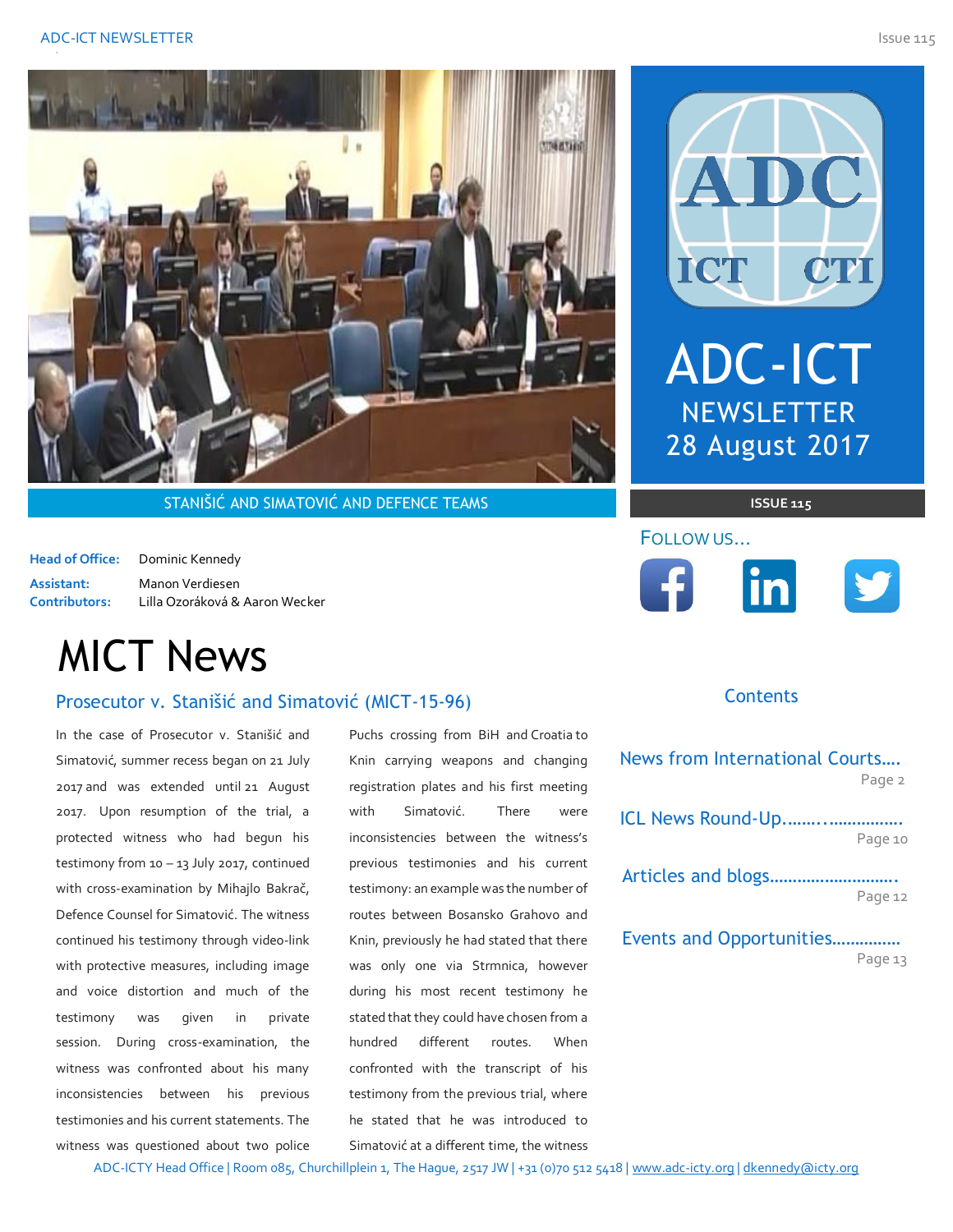stated that his previous recollection and statement were not true. He said that the event involving the Puch vehicles was 100 percent accurate and that was the first time he saw Simatović. This led to disagreements during cross-examination between the witness and Defence Counsel.

Another section of the cross-examination focused on the road blocks in Bosnia and Herzegovina (BiH) and Croatia manned by paramilitaries. When the witness was asked about the roadblocks in BiH and Croatia, the witness testified that at the time, "the newspaper, TV and radio all reported about this. There were roadblocks the whole route, not at the same intervals, not so numerous as ours in Krajina. The road was passable, but there were roadblocks along

the whole way and you never knew where they would be. We knew that they would put roadblocks at the separation line between Serb territory and Croat territory".

The issue of Simatović supplying Land Rovers came up in cross-examination and then the Prosecution attempted to clarify the link between the Land Rovers and Simatović in re-direct through the use of a specific document. However, the Prosecution's line of questioning was objected to by the Defence, in that the evidence being presented was not authored by the witness and to which the witness had no connection. The Trial Chamber accepted the Defense's objection, which came as part of a number of objections the Defence, directed at the Prosecution's line of

questioning and use of evidence in redirect. This witness's testimony formed an important foundation in the Prosecution's case against Stanišić and Simatović. His testimony concluded on 24 August and trial continues with the next Prosecution witness on 29 August 2017.



# News from other International Courts



# Extraordinary Chambers in the Courts of Cambodia

*Roxane Chambaud, Ao An Defence Team The views expressed herein are those of the author alone and do not reflect the views of the ECCC.*

### *Nuon Chea*

During July, the Nuon Chea Defence Team prepared amendments to their closing trial brief in Case 002/02 in light of revisions made to trial transcript content following a comprehensive, ongoing review by the Transcription Unit.

#### *Khieu Samphân*

In July 2017, the KHIEU Samphân Defence prepared and re-filed its public redacted

closing brief in accordance with the lifting of specified confidentiality restrictions. The Defence also started to prepare its amended closing brief following the transcript review process, to be filed on 30 September 2017.

#### *Meas Muth*

The Meas Muth Defence filed four submissions to the Co-Investigating Judges, each of which has been classified as

confidential. The Defence continues to review material on the Case File and to prepare submissions to protect Meas Muth's fair trial rights and interests.

#### *Im Chaem*

In July, the Defence welcomed the issuance by the Co-Investigating Judges of the full reasons of the Closing Order dismissing all charges against IM Chaem.

ADC-ICT Head Office | Room 085, Churchillplein 1, The Hague, 2517 JW | +31 (0)70 512 5418 [| www.adc-ict.org](http://www.adc-ict.org/) | [info@adc-ict.org](mailto:info@adc-ict.org)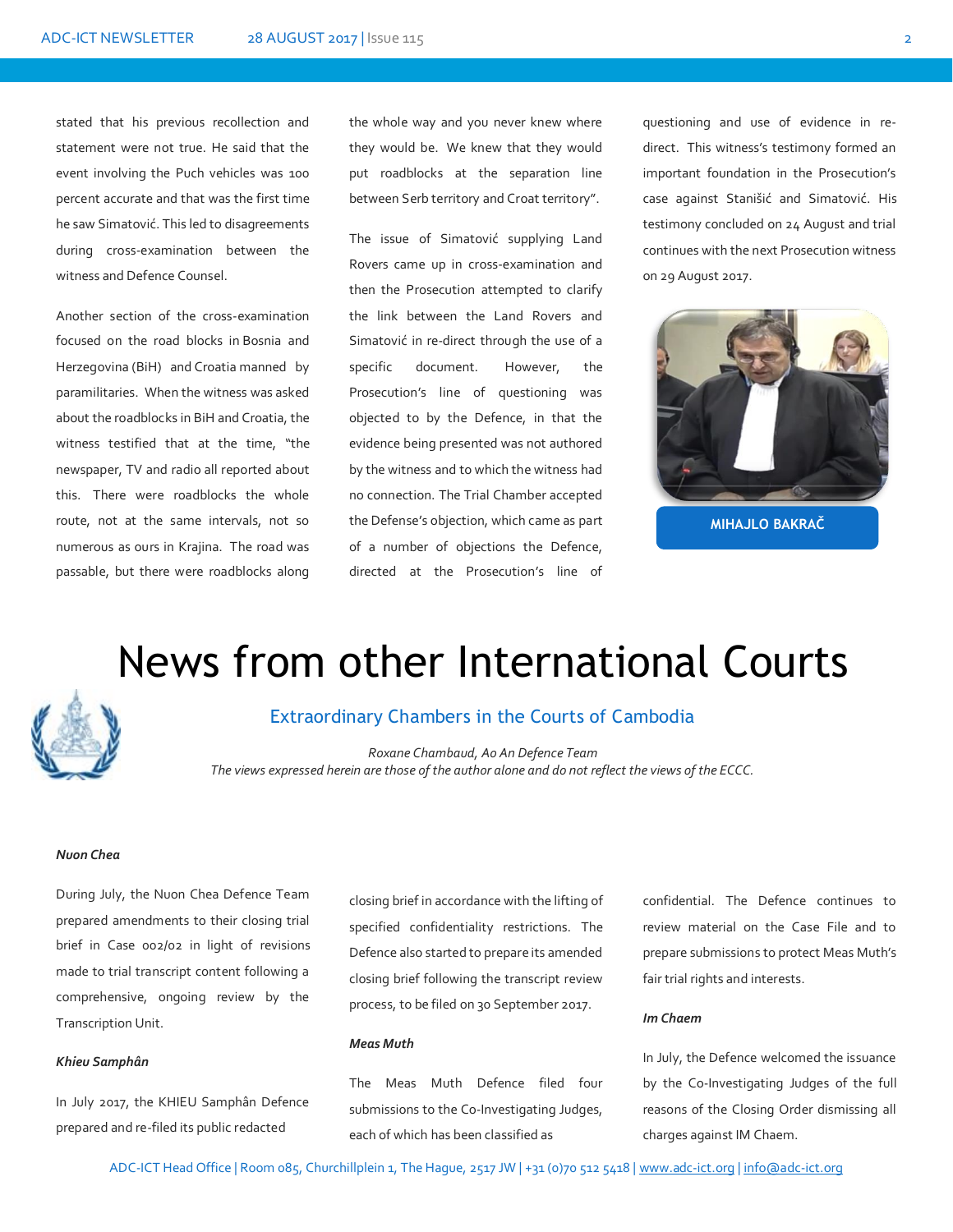The Defence is currently preparing for the response to the appeal against the Closing Order filed by the International Co-Prosecutor as well as another response to a confidential appeal.

#### *Ao An*

In July, the AO An Defence filed a Request for Clarification to the Office of the Co-Investigating Judges.

The Defence also continues to review all materials on the Case File and prepare other filings to safeguard AO An's fair trial rights.

### *Yim Tith Defence*

In July, the Yim Tith Defence continued to analyse the content of the Case File in order to participate in the investigation, prepare Yim Tith's defence and endeavour to protect his fair trial rights.



### International Criminal Court

*Xan Ingram & Mariana Gutierrez, Legal Interns, Office of Public Counsel for the Defence The views expressed herein are those of the author alone and do not reflect the views of the ICC.*

# *.* Prosecutor v. Laurent Gbagbo and Blé Goudé (ICC-02/11-01/15)

On July 19 2017, the Appeals Chamber delivered its judgment regarding Laurent Gbagbo's appeal from the Trial Chamber's March 2017 decision to deny him interim release [\[ICC-02/11-01/15-992-Red\]](https://www.icc-cpi.int/Pages/record.aspx?docNo=ICC-02/11-01/15-992-Red). The Appeals Chamber reversed the Trial Chamber's decision and remitted the matter to the Trial Chamber for a new review of the request from Gbagbo, who has remained in detention since 2011.

The Appeals Chamber found that the Trial Chamber erred in: (1) finding that Gbagbo's age supported his continued detention when it should be considered, alongside issues of ill health, in favor of release; (2) finding that Gbagbo's continued plea of not guilty supported his continued detention; and (3) failing to consider Gbagbo's time already spent in detention as a factor supporting interim release.

The reasoning in the judgment, which has clarified some of the factors that chambers must take into account when considering interim release, is summarized below. Analysis is further provided regarding its place within the overall framework of interim release jurisprudence at the ICC.

## **The Appeals Chamber's Judgment on Laurent Gbagbo's interim release appeal**

Gbagbo argued that the Trial Chamber arrived at conclusions that were unsupported, failed to take into account relevant facts, and wrongly considered irrelevant facts. He submitted six grounds for appeal, which the Appeals Chamber reordered and addressed by topic. As this concerned a renewed request by Gbagbo for interim release, in order for him to succeed on appeal, he needed to demonstrate to the Appeals Chamber that there was a "clear error" that "materially affected" the Trial Chamber's finding that the circumstances justifying his detention had not changed.

Gbagbo's first and third grounds of appeal challenged the Trial Chamber's conclusion that he had a network of pro-Gbagbo supporters. He argued that, in reaching this conclusion, the Trial Chamber relied on insufficient evidence and refused to consider certain Defence submissions. Gbagbo advanced specific arguments regarding changes in the composition of the pro-Gbagbo support network. However, because it was the existence of a viable support network, not its relative strength, which was determinative in the Trial Chamber's decision, the Appeals Chamber found that the Trial Chamber did not err. The Appeals Chamber also agreed that the Trial Chamber did not err in ruling that the support network's criminality did not have to be proven, but rather that it had to appear to be necessary to continue to detain him in order to prevent him from absconding or obstructing justice.

In his fourth ground of appeal, Gbagbo challenged the Trial Chamber's consideration of his age as a factor that would increase his desire to abscond. The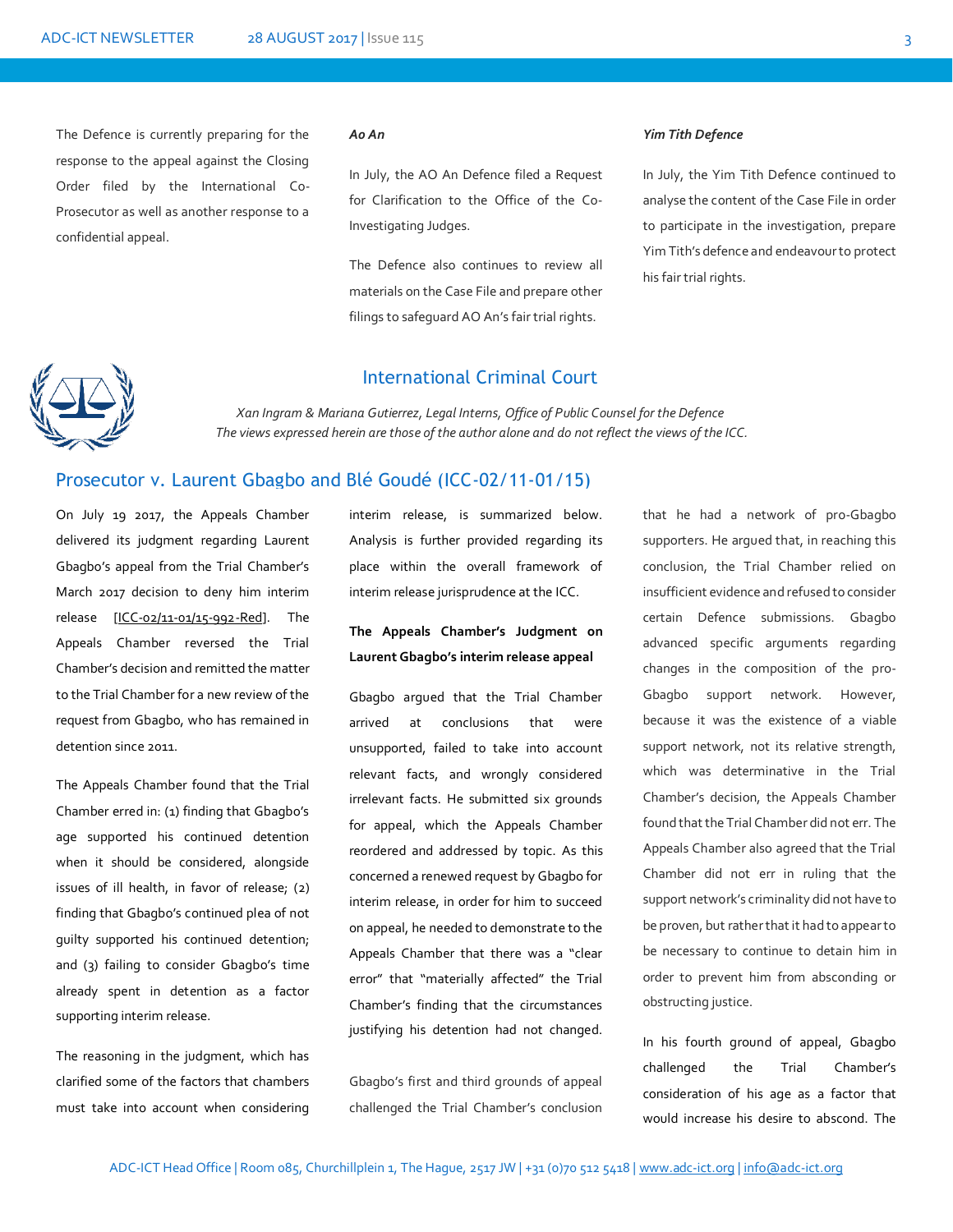Trial Chamber had held that this supported a need for his continued detention. However, the Appeals Chamber, relying on other international jurisprudence, ruled that this was an error, and that Gbagbo's age should be considered as a factor mitigating the possibility that he would abscond. The Appeals Chamber also ruled that it was an error for the Trial Chamber to fail to consider whether there was a legitimate change in Gbagbo's health that could affect the necessity of his continued detention pursuant to Article 58(1)(b) of the Statute.

As his fifth ground of appeal, Gbagbo submitted that the Trial Chamber erred by considering the gravity of the charges against him and his denial of responsibility as factors supporting his continued detention. The Appeals Chamber agreed with the Trial Chamber that the gravity of the charges was a relevant factor supporting his continued detention. However, the Appeals Chamber called it "paradoxical" for the Trial Chamber to consider Gbagbo's denial of responsibility as a factor supporting his continued detention. The Appeals Chamber held that the Trial Chamber's ruling would require defendants to plead guilty in order to be eligible for interim release, would be an offense to the presumption of innocence, and would violate the right to remain silent without that being considered in the determination of guilt or innocence.

For his second ground of appeal, Gbagbo submitted that the Trial Chamber should have considered his time already spent in detention as a factor supporting release. The

Appeals Chamber agreed with Gbagbo to hold that the Trial Chamber erred by not considering his time spent in detention. The Appeals Chamber reasoned that considering how Gbagbo had been detained since November 2011, his trial did not start until January 2016, and the Prosecution was still presenting evidence, the reasonableness of his continued detention was a legitimate issue that deserved consideration by the Trial Chamber.

The Appeals Chamber did not consider that the conditional release issues raised in Gbagbo's fourth and sixth grounds of appeal were ripe for adjudication until the final decision on continued detention had been rendered.

Following this judgment, the issue of Gbagbo's renewed request for interim release has been remitted back to the Trial Chamber, which requested the parties to file new submissions by 23 August 2017 considering the factors addressed by the Appeals Chamber [\[ICC-02/11-01/15-993\]](https://www.icc-cpi.int/CourtRecords/CR2017_04689.PDF). A decision on Gbagbo's interim release will then be expected in due course.

#### **Interim release jurisprudence at the ICC**

This judgment follows precedents from the *Bemba*, *Bemba et al.*, *Ongwen*, and *Lubanga*  cases. Here, like in the *Bemba et al.* case [\[ICC-01/05-01/13-970\]](https://www.icc-cpi.int/CourtRecords/CR2015_06135.PDF), the Appeals Chamber considered detention for an unreasonable amount of time to be a factor supporting interim release. In both cases, the liberty interests involved in this analysis were balanced against risks under article 58(1)(b) (reasons to hold a defendant in detention).

This balancing of articles 60 (setting out the a defendant's rights to release in the case of unreasonable delay by the Prosecutor) and 58 were affirmed in *Ongwen,* as well [\[ICC-](https://www.icc-cpi.int/CourtRecords/CR2015_22857.PDF)[02/05-01/15-349-Red\]](https://www.icc-cpi.int/CourtRecords/CR2015_22857.PDF). Additionally, in analyzing whether there were changed circumstances in the present case, the Appeals Chamber utilized the definition of changed circumstances set forth in the *Bemba* case: "a change in some or all of the facts underlying a previous decision on detention, or a new fact satisfying a Chamber that a modification of its prior ruling is necessary." [[ICC-01/05-01/08-1019\]](https://www.icc-cpi.int/CourtRecords/CR2010_10640.PDF) Finally, in the *Bemba* case as well as the *Lubanga* case [\[ICC-01/05-01/08-1088,](https://www.icc-cpi.int/CourtRecords/CR2010_11293.PDF) [ICC-](https://www.icc-cpi.int/CourtRecords/CR2007_01422.PDF)[01/04-01/06-824\]](https://www.icc-cpi.int/CourtRecords/CR2007_01422.PDF), the gravity of the charges was also considered to be a factor supporting continued detention.



**BLÉ GOUDÉ & LAURENT GBAGBO**

# Prosecutor v. Bosco Ntaganda (ICC-01/04-02/06)

On 15 June 2017, the Appeals Chamber of the ICC affirmed Trial Chamber VI's conclusion that the Court has jurisdiction over the war crimes of rape and sexual slavery when committed against members of the same armed force or group.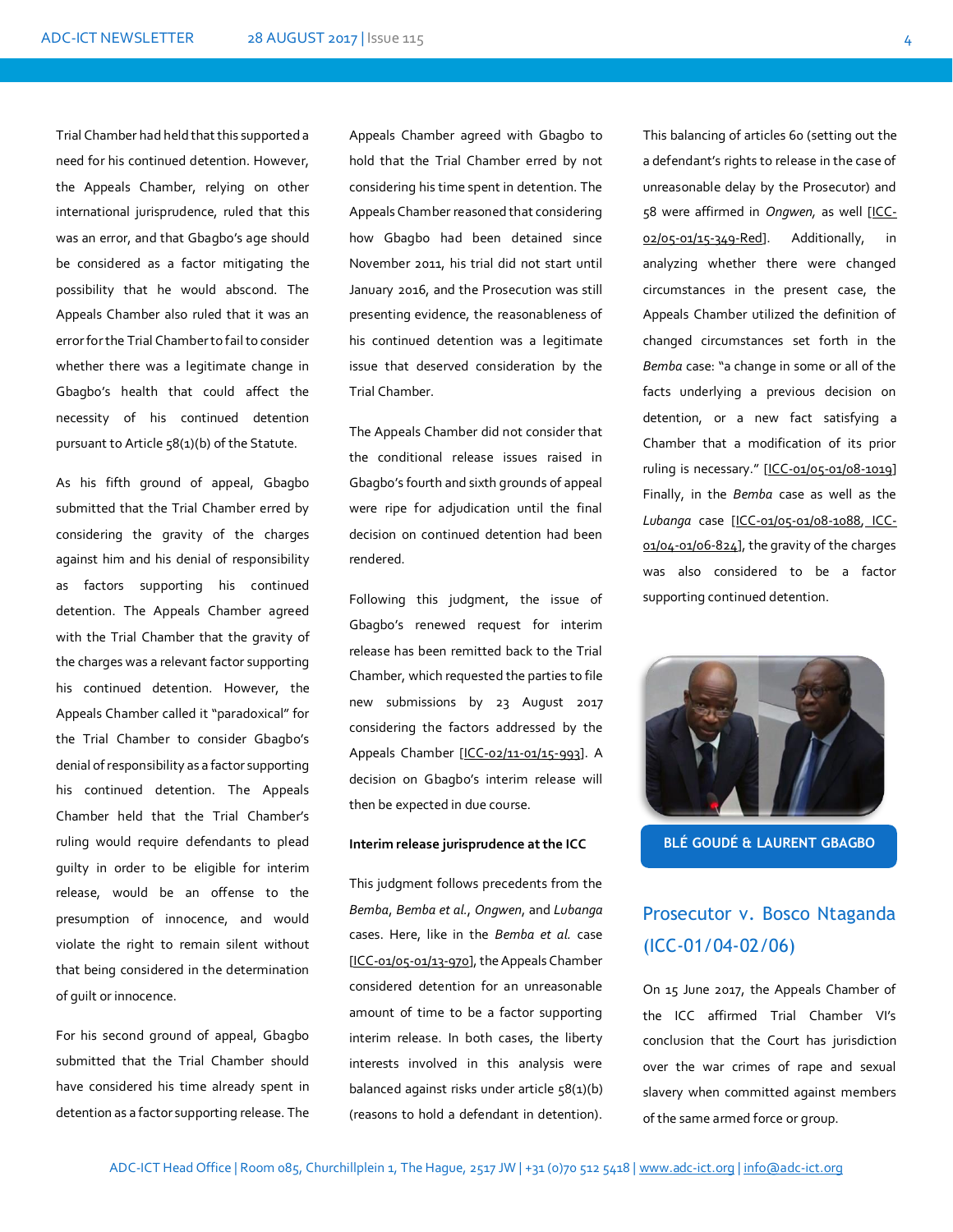Bosco Ntaganda has been charged with these crimes (Counts 6 and 9), but had opposed the Court's jurisdiction over them since his confirmation of charges hearing. In his submission, the relevant provisions of



**BOSCO NTAGANDA**

the Rome Statute imply that the only persons who can be victims of these crimes are "protected persons" within the meaning of the Geneva Conventions or "persons taking no active part in the hostilities" under Common Article 3. Given that members of an armed force are not "persons taking no active part in the hostilities", the Defence argued that they cannot be victims within the jurisdiction of the Court.

This article will summarise the reasons behind the Appeals Chamber's dismissal of Ntaganda's appeal, and also serves as an update to an earlier ADC article on the litigation, which reported on Trial Chamber VI's Impugned Decision on the issue (see issue No. 110).

**The Appeals Chamber's judgment confirming jurisdiction in respect of Counts 6 and 9**

Trial Chamber VI had recognised that article 8, which sets out the ICC's jurisdiction over war crimes, could be divided into four categories of crimes: (i) grave breaches of the Geneva Convention (article 8(2)(a)); (ii) other serious violations of the laws and customs applicable in international armed conflict (article 8(2)(b)); (iii) serious violations of Common Article 3 (article  $8(2)(c)$ ; and (iv) other serious violations of the laws and customs applicable in armed conflicts not of an international character (article 8(2)(e)). Ntaganda had been charged with rape and sexual slavery, which are war crimes enumerated in article 8(2)(b)(xxii) for situations of international armed conflict, and article 8(2)(e)(vi) for non-international armed conflicts. The main issue that the Appeals Chamber had to determine was whether the Trial Chamber erred in law when it held that victims of rape and sexual slavery under article 8(2)(b) and (e) do not have to be "protected persons" in the sense of the Geneva Conventions of 1949 or "persons taking no active part in the hostilities" in the sense of Common Article 3 (so-called "Status Requirements").

In analysing that issue, the Appeals Chamber first referred to the ordinary meaning, context and drafting history of the provisions concerned. The Appeals Chamber agreed with the Trial Chamber's view that, contrary to the war crimes enumerated in articles 8(2)(a) and (c), the *chapeaux* of Articles 8(2)(b) and (e) do not expressly provide that the victims of rape or sexual slavery have to be "protected persons" within the meaning of the Geneva Conventions or "persons taking no active part in the hostilities" in terms of Common Article 3. It found that the drafters of the Statute had the intention for the crimes of rape and sexual slavery under articles 8(2)(b)(xxii) and 8(2)(e)(vi) to be "distinct war crimes" to the crimes in articles 8(2)(a) and (c).

Furthermore, the Appeals Chamber acknowledged that both Articles 8(2)(b)(xxii) and (e)(vi) expressly refer to the Geneva Conventions, but agreed with the Trial Chamber's finding that, given the wording of the provision, this reference is only meant to set a gravity threshold in respect of the crime of "any other form of sexual violence", and therefore does not imply any Status Requirements to rape and sexual slavery. The Appeals Chamber found that this conclusion is supported by the Elements of the Crimes, which provide that "other form[s] of sexual violence" would only be criminal if they are of a gravity comparable to that of a grave breach of the Geneva Conventions or a serious violation of Common Article 3. The Appeals Chamber therefore found no error in the Trial Chamber's finding that, based on the ordinary meaning, context and drafting history of the provisions concerned, victims of rape and sexual slavery do not need to be "protected persons".

The Appeals Chamber's second enquiry concerned the wording in the *chapeaux* of article 8(2)(b) and (e) that other serious violations must be "within the established framework of international law". The Appeals Chamber was not persuaded by the Prosecution's argument that this expression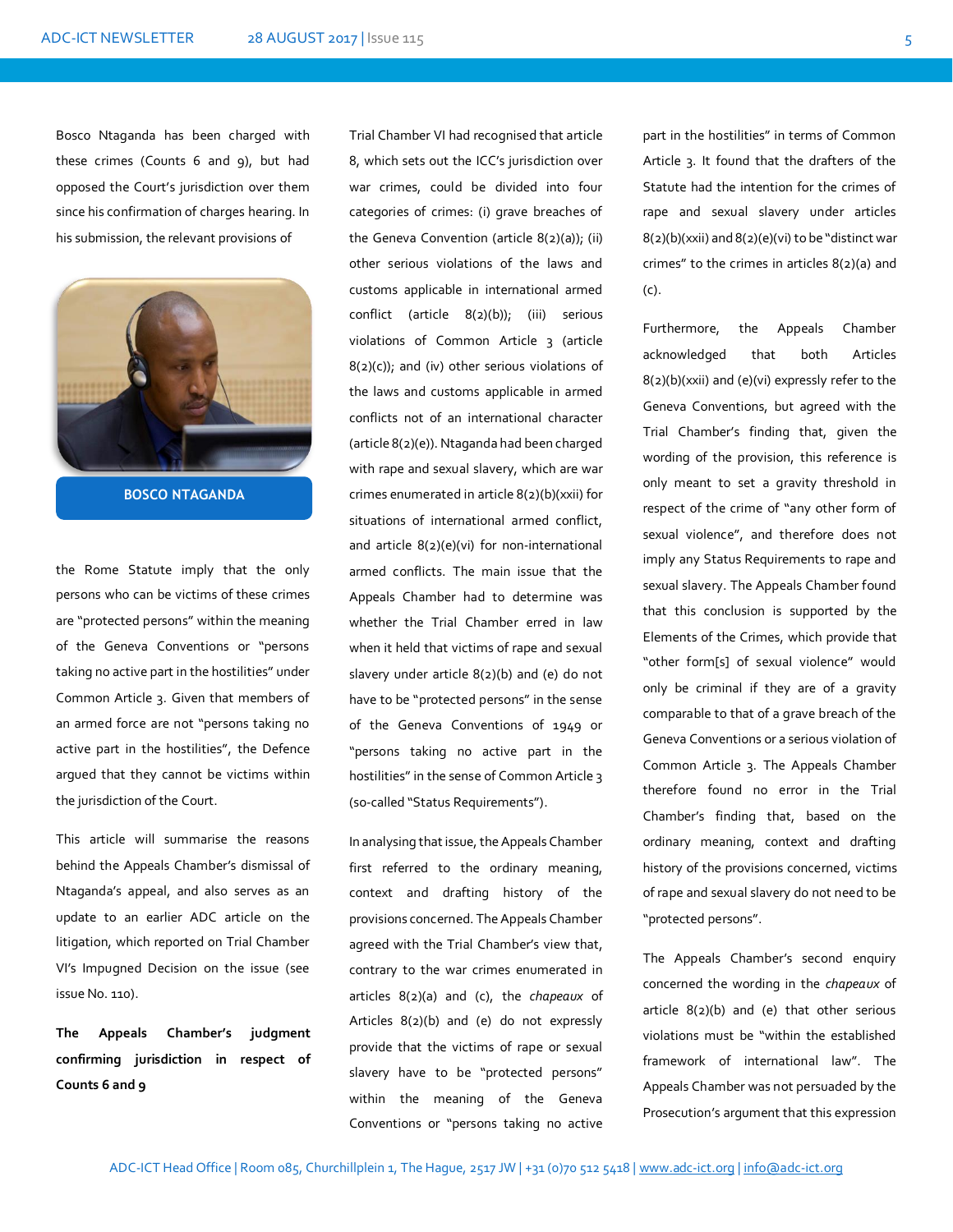should only permit the Court to refer to that framework of law for interpretation purposes, without allowing the introduction of additional elements not expressly provided in the definition of the crimes. To the contrary, the Appeals Chamber stated that such a reference permits the introduction of additional elements drawn from and consistent with the set of legal rules of international humanitarian law. It stated:

If customary or conventional international law stipulates in respect of a given war crime set out in article 8 (2) (b) or (e) of the Statute an additional element of that crime, the Court cannot be precluded from applying it to ensure consistency of the provision with international humanitarian law, irrespective of whether this requires ascribing to a term in the provision a particular interpretation or reading an additional element into it*.*

Consequently, the Appeals Chamber examined the scope of application of the Geneva Conventions and particularly of Common Article 3 to identify any such

additional elements. It concluded, however, that international humanitarian law does not contain a general rule that categorically excludes members of an armed group from protection against crimes committed by members of the same armed group.

Therefore, the Appeals Chamber rejected the existence of Status Requirements specifically for victims of rape and sexual slavery within the framework of international humanitarian law, and agreed with the Trial Chamber that "there is never a justification to engage in sexual violence against any person; irrespective of whether or not this person may be liable to be targeted and killed under international humanitarian law".

# **Notable finding regarding the principle of legality**

It should be noted that one of the pillars of criminal law, the principle of legality (recognised in Articles 22 and 23 of the Statute) was also addressed in the judgment. The Appeals Chamber rejected

the Prosecution's contention that introducing additional requirements on the crimes prescribed under Articles 8(2)(b) (xxii) and (2)(e)(vi) would be inconsistent with the principle of legality.

It follows that, in doing so, the Appeals Chamber underlined that such a principle is meant to protect accused persons "against broad interpretation of the elements of the crimes or their extension by analogy". Therefore, in the Appeals Chamber's view, it does not preclude the Court from imposing additional elements when doing so will be in conformity with conventional and customary international humanitarian law.

# **Bosco Ntaganda to resume testifying on 28 August**

On 14 June 2017, Bosco Ntaganda began testifying before the Court. The Prosecution is scheduled to resume its cross-examination of Ntaganda following the recess. This is set for 28 August.



### Special Tribunal for Lebanon

*The views expressed herein are those of the author alone and do not reflect the views of the STL.*

#### **Next stage of proceedings**

The Legal Representatives of Victims (LRV), were authorized by the Trial Chamber in a decision dated 31 July 2017 (F3260) to present their case in the week of 28 August 2017.

The LRV estimates that its presentation of evidence, would take approximately two

weeks of court time. This presentation will be interposed before the formal close of the Prosecution case.

In a filing dated 3 May 2017 (F3116), and a related filing on 10 May 2017 (F3132), the LRV is authorised to call seven participating victims and one victimologist to testify as viva voce witnesses. In addition, it intends to

present the evidence of 23 witnesses in written form.

The seven participating victims will testify about the material, mental and physical harm they suffered due to the attack of 14 February 2005.

A non-victim witness, victimologist Dr. Rianne Letschert, has conducted interviews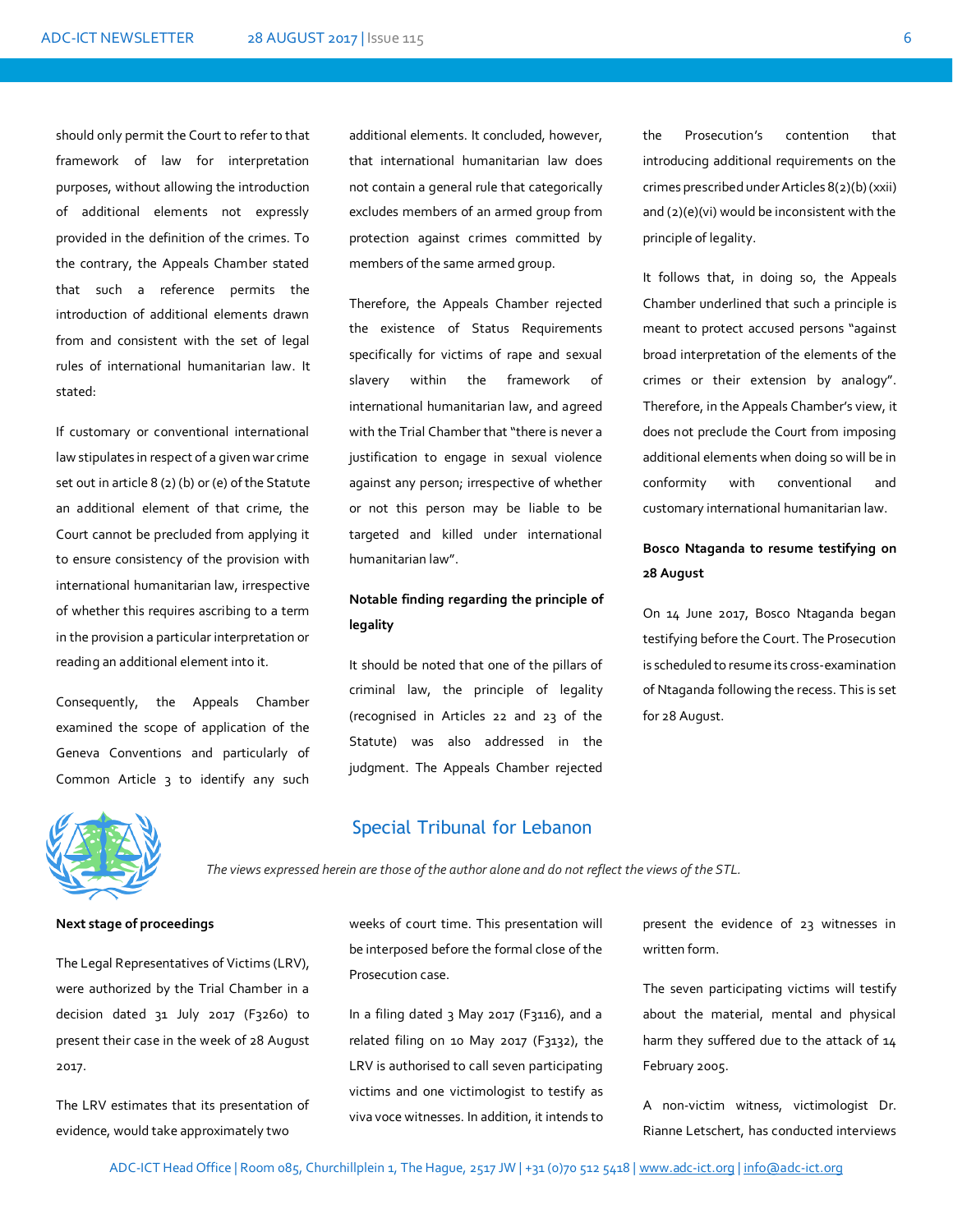with the majority of the participating victims and will testify about the profile of the victims, their needs, and the ways in which access to justice can fulfil those needs.

The Trial Chamber in its decision of 31 July 2017, deferred whether Dr Souaid may testify pending receipt of his witness statement or report, granted the LRV's application to add four witnesses to their witness list, as submitted on 10 May, and ordered the LRV to submit for admission into evidence the documents supporting the proposed agreed facts according to directions set out in the decision. These include medical records and reports of participating victims, death certificates of deceased persons related to them, documents relating to financial expenses incurred by participating victims, photographs of the crime scene, and investigative reports.

The LRV filed its proposed witness and exhibit lists, along with a Public Notice highlighting the main points of the case, on 13 December 2012 (F0597). The filings were amended on 29 August 2013 (F1083), 26 February 2014 (F1428), 1 October 2014 (F1682), 3 and 10 May 2017.

### **Witness summary**

On 3 July, Andrew Donaldson resumed his testimony. He continued testifying about the PowerPoint presentation he prepared in relation to Merhi and the means of attribution of the mobiles allegedly used by the Accused.

He spoke about documents and phone calls which support a sequence of events

involving Merhi, the use of Purple 231 and mobile 091, the phone predominantly used by Merhi's wife.

The witness also testified about Green 071 and gave an overview of the means of attribution, which is featured in his PowerPoint presentation. Donaldson explained the significance of the relevant dates for establishing attribution such as the first data, first non-service call, profile change, and deactivation. The witness testified that Green 071 shared a similar geographic profile with Purple 231, demonstrating that both phones were used in the same places.

He explained that several of the standard techniques that are used to attribute a phone to an individual were not of assistance in the case of Green 071 because it was a post-paid phone, investigations into the payment methods did not result in attribution evidence, the subscriber document that was used for the phone was fraudulent, and the IMEI was never used again after the relevant period. The witness further spoke about the phone activity involving Green 071, its contact and geographic profile, calls and SMSs.

On 4 July, Donaldson discussed the cell dump analysis he prepared in relation to travel of Purple 231 and Green 071 between two cell sectors, ANQOUN2 and NAAMEH1 on 25 September 2004. The witness also spoke about the conclusions drawn in his PowerPoint presentation for Merhi, including the co-location analysis for Green 071 and Green 023, and the occasions where mobile 091 was provided for Merhi and his

children. Concerning the attribution of Purple 231 and Green 071 to Merhi, the witness explained that the cell sector closest to Merhi's residence was BRAJNE2, the same cell sector that was most frequently used by Purple 231 on Sundays and evenings. Additionally, the witness testified that this along with the contact profile for Purple 231 demonstrate that Merhi was the user of Purple 231. The witness further explained that whenever Green 071 was being used, Purple 231 was also used close in time.

The witness then testified about the PowerPoint presentation he prepared regarding the named co-conspirator Badreddine. He informed the Chamber that his PowerPoint contains information about direct attribution of PMP 354 to Badreddine, documents and testimony around his identity and multiple identities including university records, information about known addresses, his contacts, attribution of PMP 663 and SMP 944, and finally the use of Green 023.

Donaldson spoke about the analysis of PMP 354 including its attribution, contact profile, and SMS content. According to the witness this number saw contact with Samino insiders and employees (three jewelry stores allegedly owned by Sami Issa who according to the Prosecution's case is Badreddine), Hezbollah officials or MPs, family members, friends at university, and girlfriends of Badreddine.

On 5 July, Donaldson continued his testimony in relation to the attribution of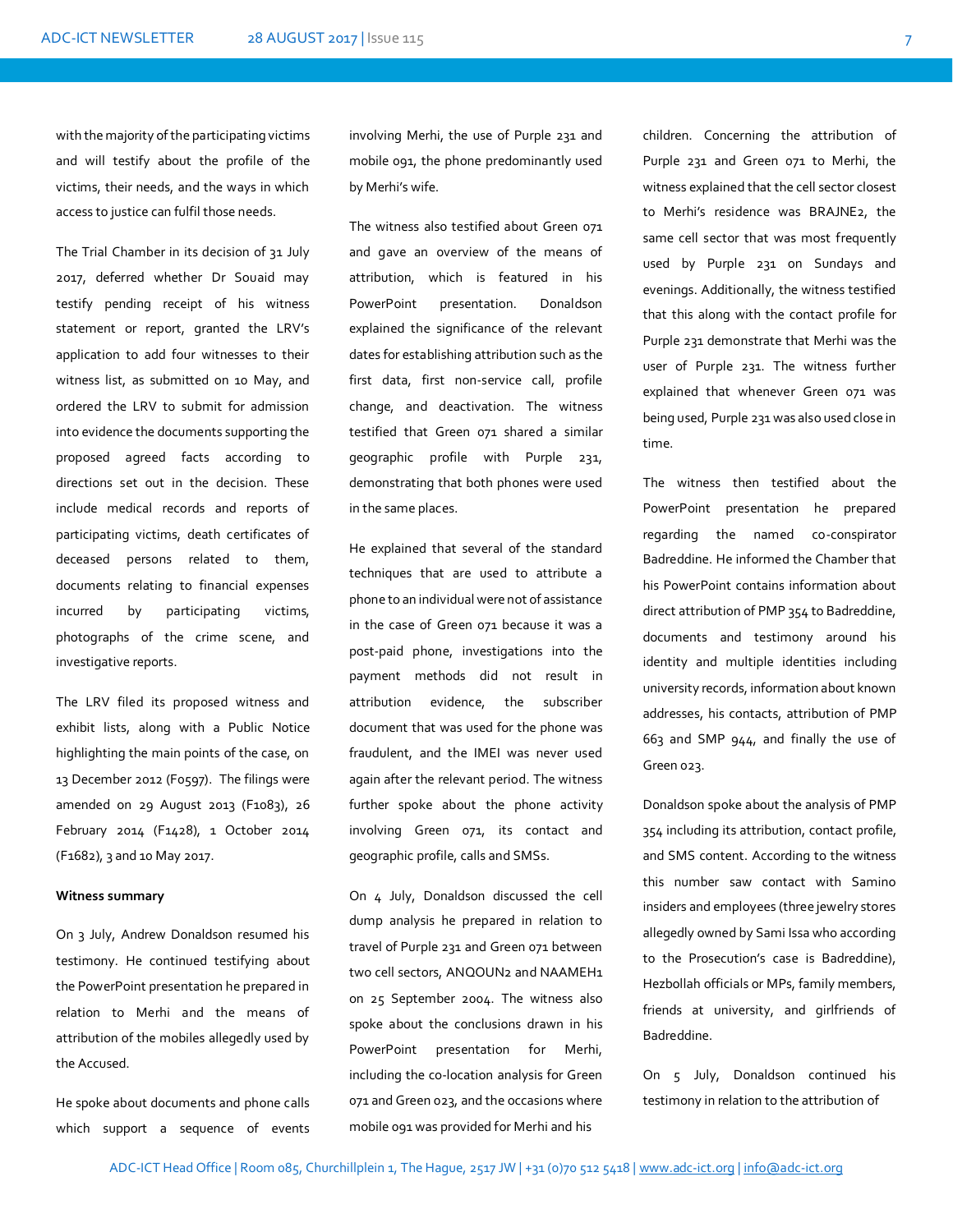telephone numbers to Badreddine. He spoke about the geographic profile of PMP 354, and the top ten cells towers it activated.

The witness then spoke about the subsection on identity covered in his PowerPoint, including pictures and documents relating to Badreddine. He spoke in particular about five pictures of Badreddine displayed on one of his PowerPoint slides and stated that pictures of the former Accused were rare to the investigation and to the public. He also spoke about their relevance to the identification of the users of telephone numbers (PMP 354 and PMP 663) which according to the Prosecution's case are attributed to Badreddine.

The witness also discussed the birth certificate of Badreddine and the absence of his official records, which in his opinion is indicative of somebody who sought to keep their identity covert. He then spoke about the corroboration of identity between Badreddine and Sami Issa including their common birthdays, leg-related health problems, common university course, and absence of records of Sami Issa. Donaldson also referred to student and medical files and SMSs where Badreddine used the alias Safi Bader.

The witness also testified about the geographic profiling of addresses and locations relevant to Badreddine and noted that no primary residence has ever been identified. He also spoke about Special Tribunal witnesses' attribution of 663 to Sami Issa and the contact and geographic profile of the phone.

On 6 July, Donaldson continued his testimony regarding the attribution of phone numbers to Badreddine.

Donaldson spoke about his analysis of the details of over a thousand days of common use of phones PMP 354 and PMP 663.The witness explained that the aim of looking into the common use is to provide a measurement of the proximity of the cell tower used by PMPs 663 and 354 when they were used within ten minutes of each other. The witness testified that in his opinion, PMP 663 and PMP 354 were used by the same person because Badreddine was known to carry multiple phones, the phones shared a geographic profile, and the SMS that were sent addressed the same name.

Donaldson further testified about SMP 944 and looked into its contact and geographic profile and days of common use with telephones 354 and 663. The witness explained that PMP 354 and PMP 663 had overlapping periods of approximately four years and PMP 944 during its year of use also overlapped with PMP 354 and PMP 663, meaning that the three phones overlapped for approximately a year.

On 17 July, Donaldson testified about Green 023, the last of four phones attributed to Badreddine according to the Prosecution's case. He discussed attribution evidence related to Green 023 (purchased using a false identity, however unlike other instances where someone used fraudulent identity documents, here someone had a government document created even though the government denied issuing it), its distinctive split in geographic profile

between predominant use in southern suburbs of Beirut and in the Jounieh area, and its contact profile. The witness explained that this type of spilt was used in identifying candidate phones for colocation, and that SMP 944 was analyzed against it.

Donaldson spoke about his analysis of the 57 days of common use between Green 023, SMP 944, PMP 663, and PMP 354 and noted no negative co-location indicators (meaning no indication that the phones were *not* together at the relevant times), and also discussed co-location samples between the mobiles.

The witness explained how Green 023 was used for 57 days and there were 129 swaps (use of both phones in quick succession) within 10 minutes from one of the group of three phones (PMP 354, PMP 663, SMP 944) with no observed inconsistencies.

Donaldson concluded that PMP 354 and 663 are attributable to Badreddine. He added that Sami Issa and Badreddine were the same person, and that Green 023 was the user of PMPs 354, 663 and SMP 944.

On 18 July, Donaldson started testifying about his PowerPoint presentation and additional co-location slides pertaining to the Accused Ayyash.

The witness gave an overview of the 11 phones attributed to Ayyash and their attribution period. He explained that they are presented in five layers to identify who carried the mission phone Red 741. He spoke about the family tree of Ayyash to assist in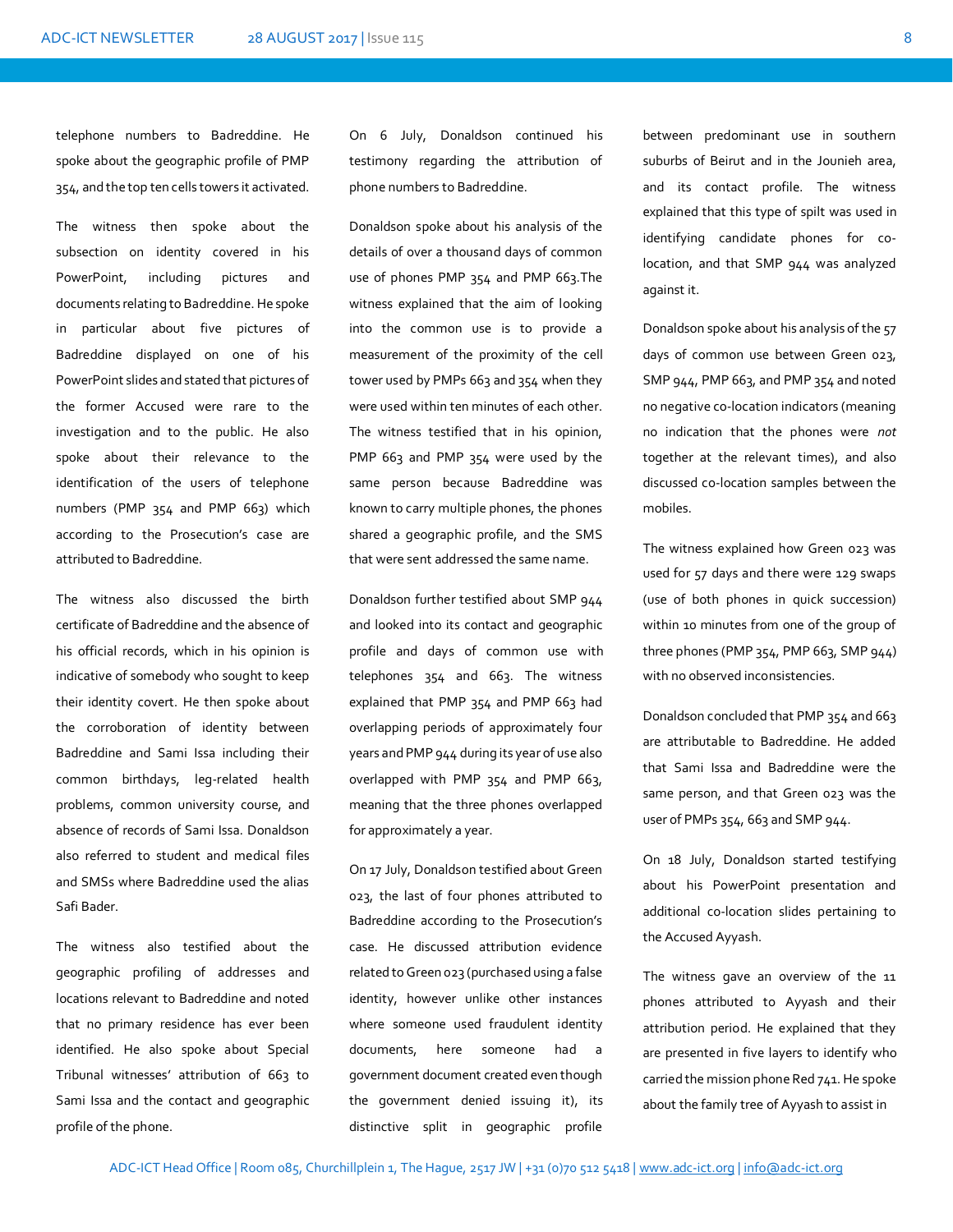the analysis of the contacts for each of the mobile phones and his residences. The witness explained that he started his analysis with the three PMPs (165, 935, 091) which were used in sequence, and the two residential landlines, then looked at PMP 170 and subsequently the network phones.

He spoke about the analysis of PMP 165 including its means of attribution, contact and geographic profile and links to the Yellow network. The witness explained that there were multiple IMEI connections, shared handsets between PMP 165 and the Yellow network, in addition to over a hundred calls. Donaldson further explained that this demonstrated that the user of PMP 165 had a relationship with the Yellow Network. The witness testified that the means of attribution included documents with the name of the Accused or members of family, witness statements, and consistent contact and geographic profiles. The witness further testified that the PMP 165 was one of the phones (the other was PMP 935) used in a handset which was integrated into a BMW vehicle owned by Ayyash at the relevant time.

Donaldson looked into contact and geographic profile of Yellow 669, and top

ten contacts of Yellow 669 were all contacts of at least one PMP (165, 170, 935, 091). He further elaborated that during 97 days of common use PMP 165 and Yellow 669 were never in contact between each other.

The witness then began his presentation in relation to PMP 935 and examined documents related to its attribution.

On 19 and 20 July, Donaldson continued discussing the documents supporting the attribution of PMP 935 to Ayyash, including bills and records of services, the period of attribution, and the contact and geographic profile. The witness sought to demonstrate in his analysis that there was a transfer in contact in the period 2002-2003 between PMP 165 and PMP 935, noting that six contacts of the phone's contact profile were family members of Ayyash. Donaldson explained that looking at the six contacts assists in the attribution of PMP 935 because the contact profile suggests that the user was Ayyash. Donaldson further explained that the next step was to test the geographic

profile, request records pertaining to PMP 935 and Ayyash then corroborating this with the contact profile.

Prosecution counsel Marc Desalliers then questioned the witness on his presentation in relation to Yellow 294, the means of its attribution to Ayyash, and its contact and geographic profile. The witness explained that looking at the contact profile of the phone in isolation did not give him an immediate clue as to who the user was as the majority of the contacts were part of a semicovert network.

The witness said that over 137 days, Yellow 294 and PMP 935 were used closely in time 163 times, however never contacted each other. Donaldson determined that the user of Yellow 294 from the user of PMP 935, who is Ayyash.

Prosecution counsel asked the witness to speak about the attribution point of Yellow

294, which the Prosecution alleges is an incident on 20 November 2004 where Ayyash crashed his BMW. This was followed by a series of phone calls involving PMP 935, the insurance agent, accident experts, and a tow truck driver. The witness sought to demonstrate by looking into calls placed and cell sectors activated that Ayyash used both PMP 935 and Yellow 294. Donaldson will continue his testimony on 22 August.

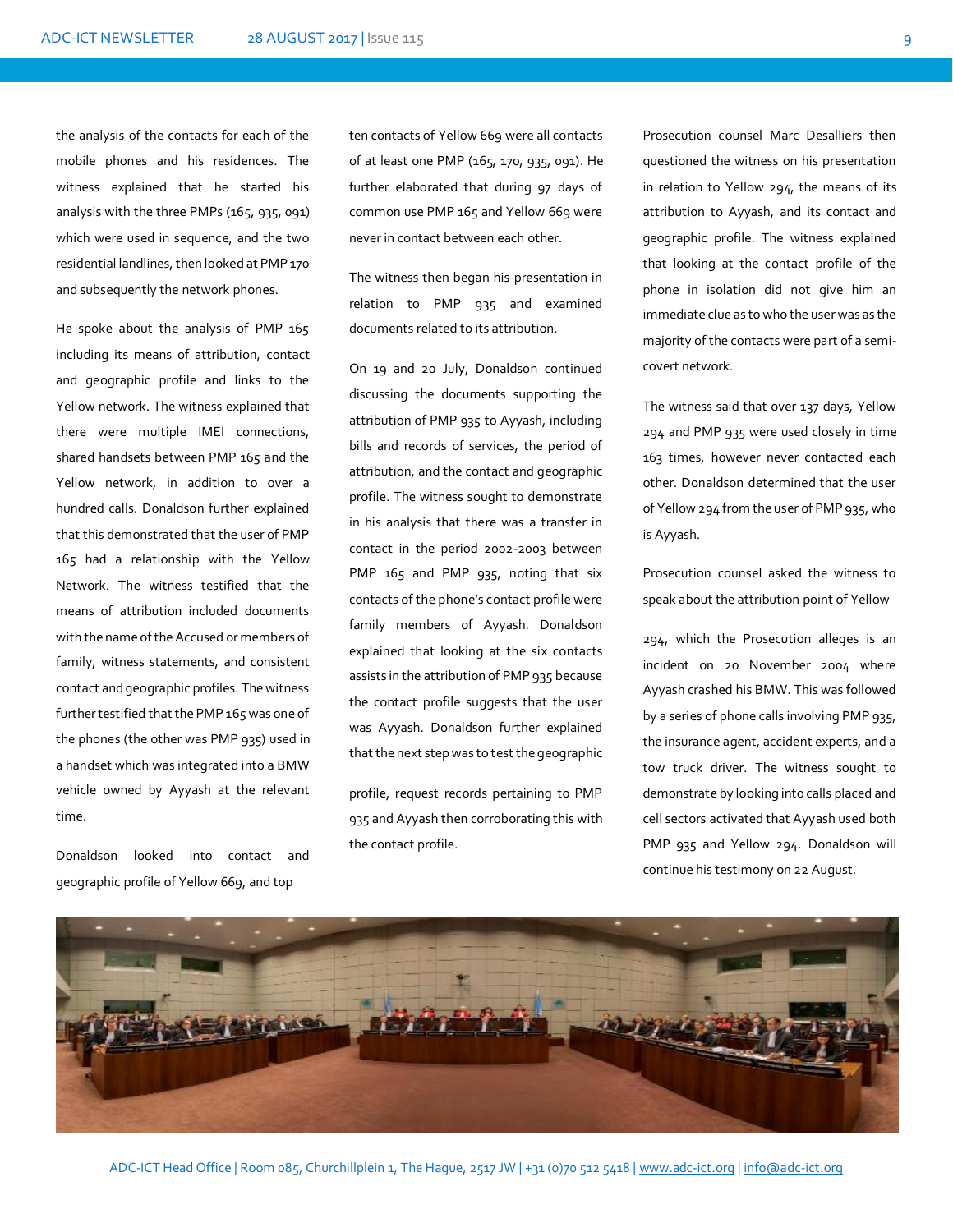# ICL News Round-up

**UN: Afghanistan Village Attacks 'May Amount to War Crimes'**, *Jurist*

[JURIST] The **UN Assistance Mission in** [Afghanistan](https://unama.unmissions.org/) (UNAMA) [official website] released a [special report](https://unama.unmissions.org/unama-human-rights-report-mass-killings-mirza-olang) [text] on Sunday detailing the human rights violations committed during attacks on the Mirza Olang village earlier this month. During the three-day event, Taliban and local Islamic State (IS) fighters [reportedly killed](https://unama.unmissions.org/unama-human-rights-report-mass-killings-mirza-olang) [press release] at least 36 people in the predominantly Shi'ite Muslim village. Those killed included both civilians and members of a pro-government militia who were unarmed prior to execution. While UNAMA verified the killings and the separation of women and children, it could not verify other claims of beheadings, abductions of women, or sexual assault... Read more.

# **ICC Orders Reparations for Destruction of Timbuktu Shrines**, *Jurist*

[JURIST] The [International Criminal Court](https://www.icc-cpi.int/Pages/Main.aspx) (ICC) [official website] on Thursday [found\[](https://www.icc-cpi.int/CourtRecords/CR2017_05117.PDF)order, PDF] that a Malian jihadist is liable for individual and collective reparations for overseeing the destruction of Muslim shrines in Timbuktu. [Ahmad Al Faqi](https://www.icc-cpi.int/mali/al-mahdi/Documents/AlMahdiEng.pdf) [case information, PDF] was found liable for for 2.7 million euros in expenses... Read [more.](http://www.jurist.org/paperchase/2017/08/icc-orders-reparations-for-destruction-of-timbuktu-shrines.php)

# **UN aid chief warns of signs of genocide in Central African Republic**, *Justiceinfo.net*

United Nations aid chief Stephen O'Brien told the Security Council Tuesday there are

plagued Central African Republic, according to diplomats. O'Brien made his remarks in a closed-door meeting -- which was not on the official council agenda and was called for by France -- following his recent visit to the country, one of the diplomats told AFP. The aid chief's warning echoed what he said earlier this month, when he told a UN meeting "the early warning signs of genocide are there" and urged more troops and police to bolster the UN peacekeeping mission in the strife-torn country... Read [more.](http://www.justiceinfo.net/en/component/k2/un-aid-chief-warns-of-signs-of-genocide-in-central-african-republic.html)

## **Rwanda: Politically Closed Elections. A Chronology of Violations**, *HRW*

(Nairobi) – Presidential elections in [Rwanda](https://www.hrw.org/africa/rwanda) on August 4, 2017, took place in a context of very limited free speech or open political space, Human Rights Watch said today, as President Paul Kagame is sworn in for a seven-year term. Human Rights Watch released a chronology of violations of the right to freedom of expression, association, and assembly in Rwanda between the country's December 2015 referendum – allowing the president to run for a third term – and the election, which Kagame won with a reported 98.79 percent of the vote... Read [more.](https://www.hrw.org/news/2017/08/18/rwanda-politically-closed-elections)

**US Denies Holbrooke Promised No Recognition of Kosovo***, Balkan Transitional Justice*

The US State Department has dismissed Serbian claims that the late US diplomat Richard Holbrooke wrote to Milosevic,

recognise Kosovo's independence. The US State Department has denied Serbian claims that the late diplomat Richard Holbrooke's letter wrote to the late Serbian leader Slobodan Milosevic in 1998/9, pledging that the United States would "never recognise Kosovo". "This is simply not true. There is no such letter," the US State Department wrote in an email to BIRN... [Read more.](http://www.balkaninsight.com/en/article/state-department-denies-existence-of-the-holbrook-s-kosovo-letter-08-21-2017)

## **Bosnia War Victims Condemn Acquittal of Mladic's Helper**, *Balkan Transitional Justice*

Legal experts and Bosnian war victims have slated the Serbian Appeal Court, after it acquitted ten people charged with helping to conceal the former Bosnian Serb commander, Ratko Mladic. [The Serbian](http://www.balkaninsight.com/en/article/bosnian-serb-general-found-guilty-of-hiding-mladic-08-22-2017)  [Appeals Court on Tuesday](http://www.balkaninsight.com/en/article/bosnian-serb-general-found-guilty-of-hiding-mladic-08-22-2017) acquitted ten people of charges of helping to conceal former Bosnian Serb commander Ratko Mladic in his flight from justice. One defendant, retired Bosnian Serb Army, VRS, general, Marko Lugonja, was given a conditional jail sentence of six months. Milica Kostic, from the Humanitarian Law Centre from Belgrade, said the verdict was unsurprising. The sentence against Lugonja was "shamefully short", she added... Read [more.](http://www.balkaninsight.com/en/article/verdict-against-mladic-concealers-predictable-and-shameful--08-23-2017)

### **Bosnian Serb General Found Guilty of Hiding Mladic**, *Balkan Transitional Justice*

Belgrade court found on Tuesday the retired Bosnian Serb general Marko Lugonja guilty of hiding the fugitive Ratko Mladic in his apartment in 2002. Belgrade Appellate Court has found Marko Lugonja, a retired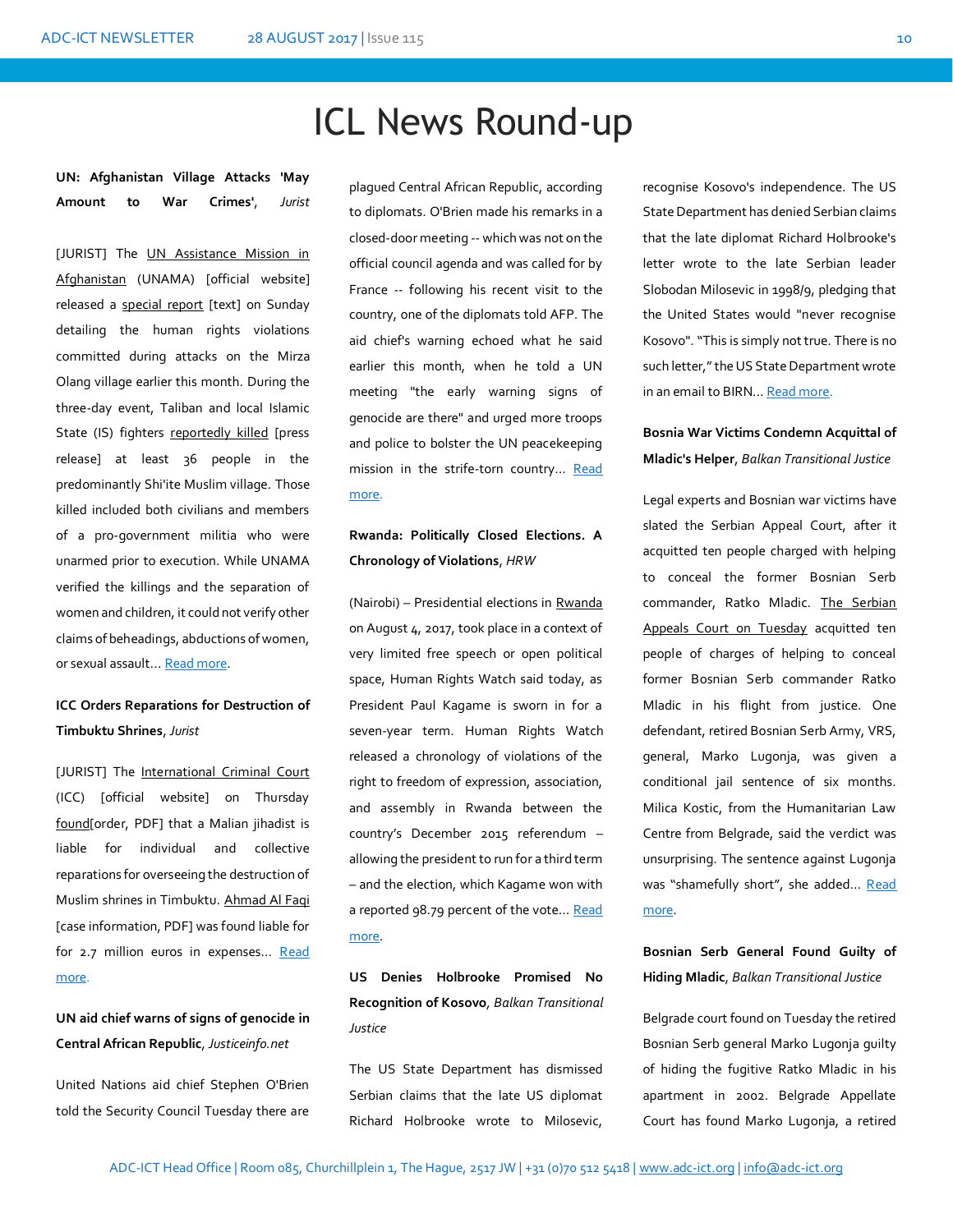Bosnian Serb army general, guilty of hiding fugitive Bosnian Serb general Ratko Mladic. It sentenced him to a six-month parole sentence. The Court established that Lugonja had hidden Mladic in his apartment in Belgrade in September 2002... Read [more.](http://www.balkaninsight.com/en/article/bosnian-serb-general-found-guilty-of-hiding-mladic-08-22-2017) 

**Salvadorean war crimes suspect one step from extradition,** *BBC News*

A judge in the United States has cleared the way for a suspect in the killing of six Jesuit priests in El Salvador in 1989 to be extradited to Spain to stand trial. The judge said a lower court had been correct in ruling that Col Inocente Orlando Montano should be extradited. Col Montano can appeal against the decision at a federal court; his lawyer has not yet said if he will do so.... [Read more.](http://www.bbc.com/news/world-latin-america-41011148)

# **ICC Lifts Restrictions on Lubanga's Communications and Visits**, *International Justice Monitor*

International Criminal Court (ICC) judges have withdrawn the restrictions they had imposed on war crimes convict Thomas Lubanga's communications and visits. The judges found that Lubanga currently presents little risk of interfering with witnesses in the trial of fellow Congolese national Bosco Ntaganda. Lubanga, who is serving what remains of his 14-year sentence from a jail in his home country of the Democratic Republic of Congo, had restrictions placed upon him in June 2015 after he was implicated in interfering with witnesses in Ntaganda's trial. Lubanga and Ntaganda served in the armed group known as the Union of Congolese Patriots (UPC) as

a commander-in-chief and a deputy chief, respectively... Read more.

**Georgia: National justice must complement ICC investigation**, *Coalition for the ICC*

Today, on August 8, nine years have passed since the start of Russia-Georgia war. 2008 August War resulted in hundreds of human casualties. Tens of thousands of people were forced to leave their homes in the conflict zone. The crimes against humanity and war crimes were committed during the war, including the destruction of villages inhabited by Ethnic Georgians and their forceful displacement. The crimes committed during the August War are currently investigated by the International Criminal Court (ICC). The investigation faces many challenges. The member organizations of Georgian Coalition for ICC have recently published open letter drawing attention to the issues surrounding the investigation, including urgent need of outreach and awareness-raising to the victims and affected communities… [Read](http://www.coalitionfortheicc.org/news/20170810/georgia-national-justice-must-complement-icc-investigation)  [more.](http://www.coalitionfortheicc.org/news/20170810/georgia-national-justice-must-complement-icc-investigation)

# **Ghana: Adopt ICC Bill | Moroccans protest Bashir visit | Halting human trafficking**, *Coalition for the ICC*

Civil society is urging Ghana to adopt a pending Bill for the Rome Statute of the International Criminal Court (ICC) to ensure national courts can try perpetrators of genocide, crimes against humanity and war crimes. Ghana accepted a United Nations Human Rights Council recommendation in 2012 to domesticate the Rome Statute by

November 2017. Africa Centre for International Law and Accountability (ACILA) Executive Director William Nyarko [commended](http://www.graphic.com.gh/news/general-news/acila-urges-akufo-addo-administration-to-pass-int-criminal-court-bill.html) Ghana's original commitment to international justice as th[e second African](http://www.coalitionfortheicc.org/country/ghana)  [state](http://www.coalitionfortheicc.org/country/ghana) to ratify the ICC founding treaty, but pushed for the government to take the next step: giving the Statute effect under domestic law… [Read more.](http://www.coalitionfortheicc.org/news/20170802/ghana-adopt-icc-bill-moroccans-protest-bashir-visit-halting-human-trafficking)

**South Africa must reassert commitment to human rights as it prepares to lead SADC**, *Amnesty International*

South Africa must take a strong lead in addressing ongoing threats to basic human rights across the Southern African Development Community (SADC) region, Amnesty International said ahead of the 37<sup>th</sup> Heads of State Summit in Pretoria. The country takes over from Swaziland as chair of the regional bloc at a time when several member states – including Angola, the Democratic Republic of Congo (DRC), Zambia and Zimbabwe – face major political instability linked to elections that has put freedom of expression, peaceful assembly and association in jeopardy… [Read more.](https://www.amnesty.org/en/latest/news/2017/08/south-africa-must-reassert-commitment-to-human-rights-as-it-prepares-to-lead-sadc/)

**Central African Republic government urged to hold rebel commanders accountable for war crimes**, *Deutsche Welle*

The government of the Central Africa Republic plans to hold further peace talks with rebel factions. But rights group, Human Rights Watch, wants rebel leaders to be held accountable for war crimes. Fresh deadly clashes hit several areas of the Central African Republic this week... [Read more.](http://www.dw.com/en/central-african-republic-government-urged-to-hold-rebel-commanders-accountable-for-war-crimes/a-40183509)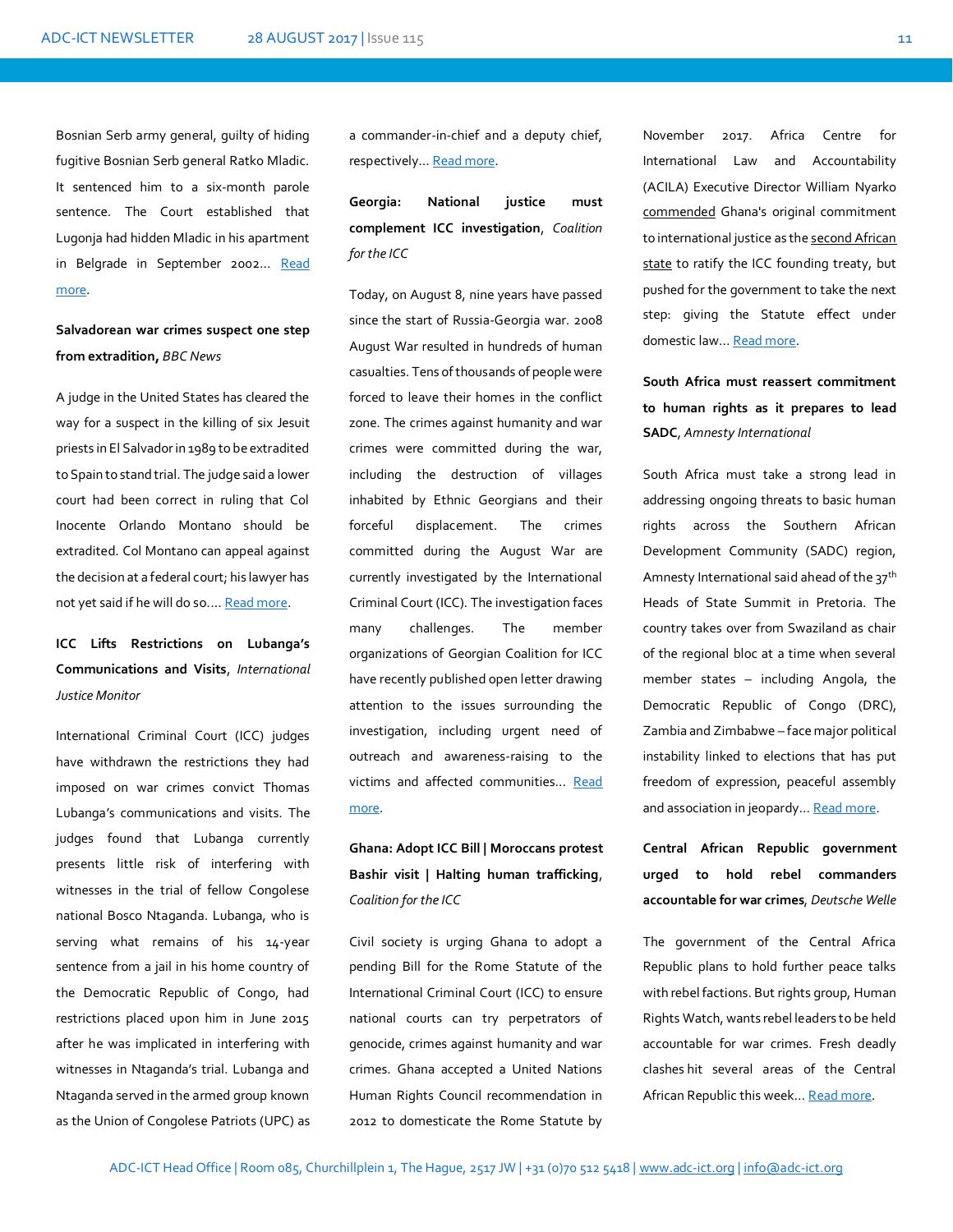# **Blog Updates and Online Lectures**

**"Never Again, Again: The Yazidi Genocide"**, by Sareta Ashraph. Blog availabl[e here.](https://ilg2.org/2017/08/15/never-again-again-the-yazidi-genocide/#more-19776)

**"And So it Begins… Social Media Evidence in an ICC Arrest**  Warrant", Emma Irving. Blog availabl[e here.](http://opiniojuris.org/2017/08/17/and-so-it-begins-social-media-evidence-in-an-icc-arrest-warrant/)

**"This is Why People Think the ICC is Unfairly Targeting**  Africa", Kevin Jon Heller. Blog available [here.](http://opiniojuris.org/2017/08/17/this-is-why-people-think-the-icc-is-unfairly-targeting-africa/)

# Publications and Articles

Martti Koskenniemi. (2017). **The Law of International Lawyers**, Cambridge University Press.

Paul Behrens, Olaf Jensen and Nicholas Terry. (2017). **Holocaust and Genocide Denial**, Routledge, Taylor & Francis Group.

Res Schuerch. (2017). **The International Criminal Court at the Mercy of Powerful States - An Assessment of the Neo-colonialism Claim Made By African Stakeholders**, T.M.C. Asser Press.

# **Blog Updates Online Lectures and Videos**

**"The Era of International Tribunals"**, by Judge A. A. Cançado Trindade. Lecture availabl[e here.](http://legal.un.org/avl/ls/Cancado-Trindade_CT.html)

**"The Notion of Cultural Heritage in International Law**", by Judge Abdulqawi A. Yusuf. Lecture availabl[e here.](http://legal.un.org/avl/ls/Yusuf_CH.html)

**"The Role of International Law in National Law**", by Judge Kenneth Keith. Lecture available [here.](http://legal.un.org/avl/ls/Keith_IL.html)

### **Books Articles**

Ana Leticia Magini. (2017). **"Collapsing Legitimacy: How the Crime of Aggression Could Affect the ICC's Legitimacy"**, International Criminal Law Review, Volume. 17, Issue 3, pp. 517-542.

Kristin C. Doughty. (2017). **"Language and International Criminal Justice in Africa: Interpretation at the ICTR"**, Volume. 11, Issue 2, pp. 239–256.

Henry K. Kopel (2016). **"The Case for Sanctioning State Sponsors of Genocide Incitement"**, Cornell International Law Journal, Volume 49, Issue 2, pp. 415-468.

# Calls for Papers

**The German Section of the International Association for the Philosophy of Law and Social Philosophy** has issued a call for papers on "Hans The German Section of the International Association for the P<br>Kelsen's Pure Theory of Law: Conceptions and Misconceptions". Deadline: 20 October 2017, for more information click [here.](http://www.esil-sedi.eu/node/1822)

**The Irish Yearbook of International Law** has issued a call for papers on "All Areas of International Law". Deadline: 31 October 2017, for more information clic[k here.](https://ilg2.org/2017/08/05/write-on-irish-yearbook-of-international-law/)

ADC-ICT Head Office | Room 085, Churchillplein 1, The Hague, 2517 JW | +31 (0)70 512 5418 [| www.adc-ict.org](http://www.adc-ict.org/) | [info@adc-ict.org](mailto:info@adc-ict.org)